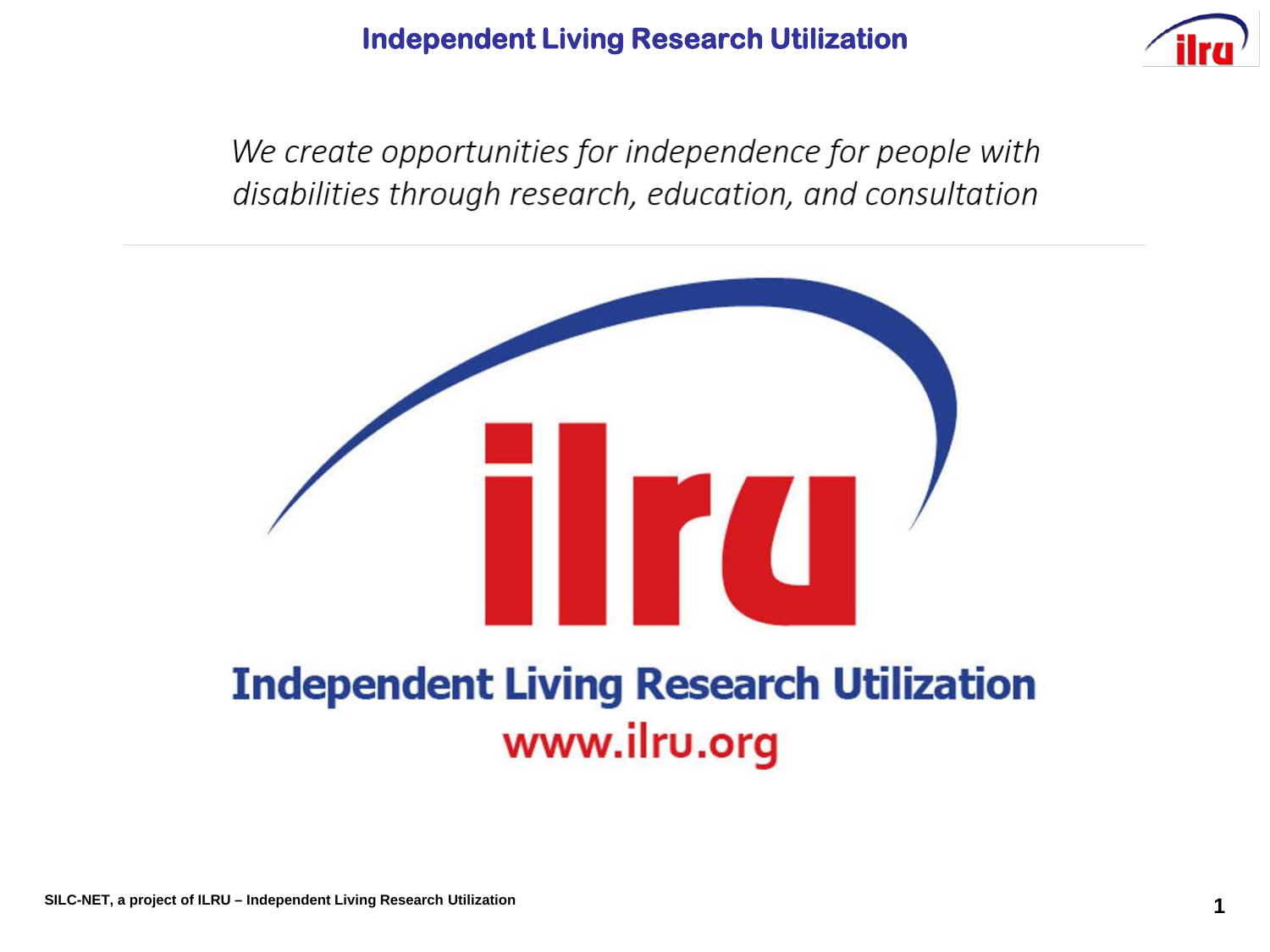



# **SILC Authorities**

**September 2016** 

**Presenter: Brad Williams**

**SILC-NET, a project of ILRU – Independent Living Research Utilization**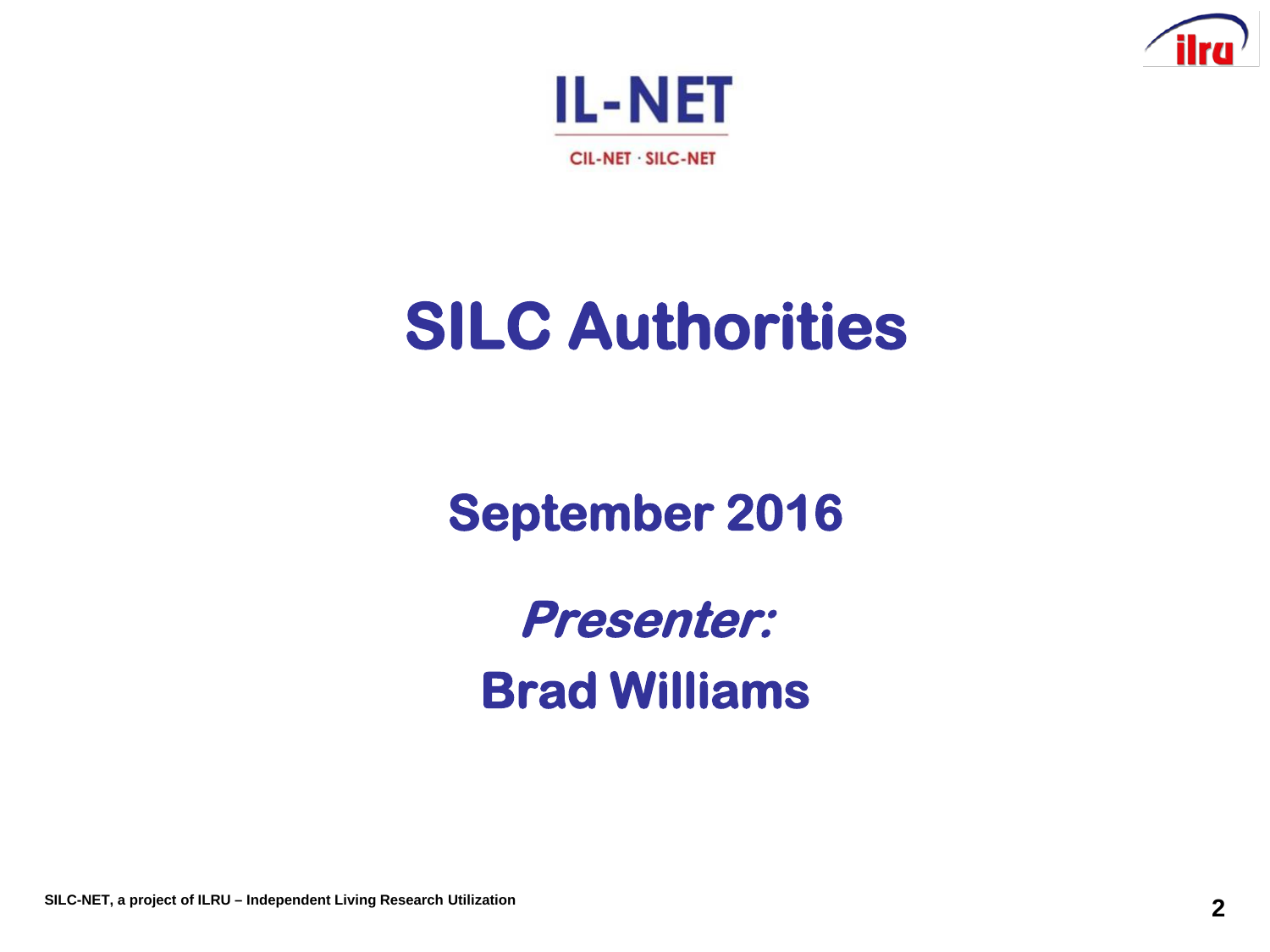

#### **What you will learn**

- SILCs used to be able to conduct resource development and pursue statewide system advocacy (before 2006).
- SILCs now have the option to engage in such activity, but can only do so by including "authorities" in a Statewide Plan for Independent Living (SPIL).
- Strategies related to the inclusion of authorities in a SPIL.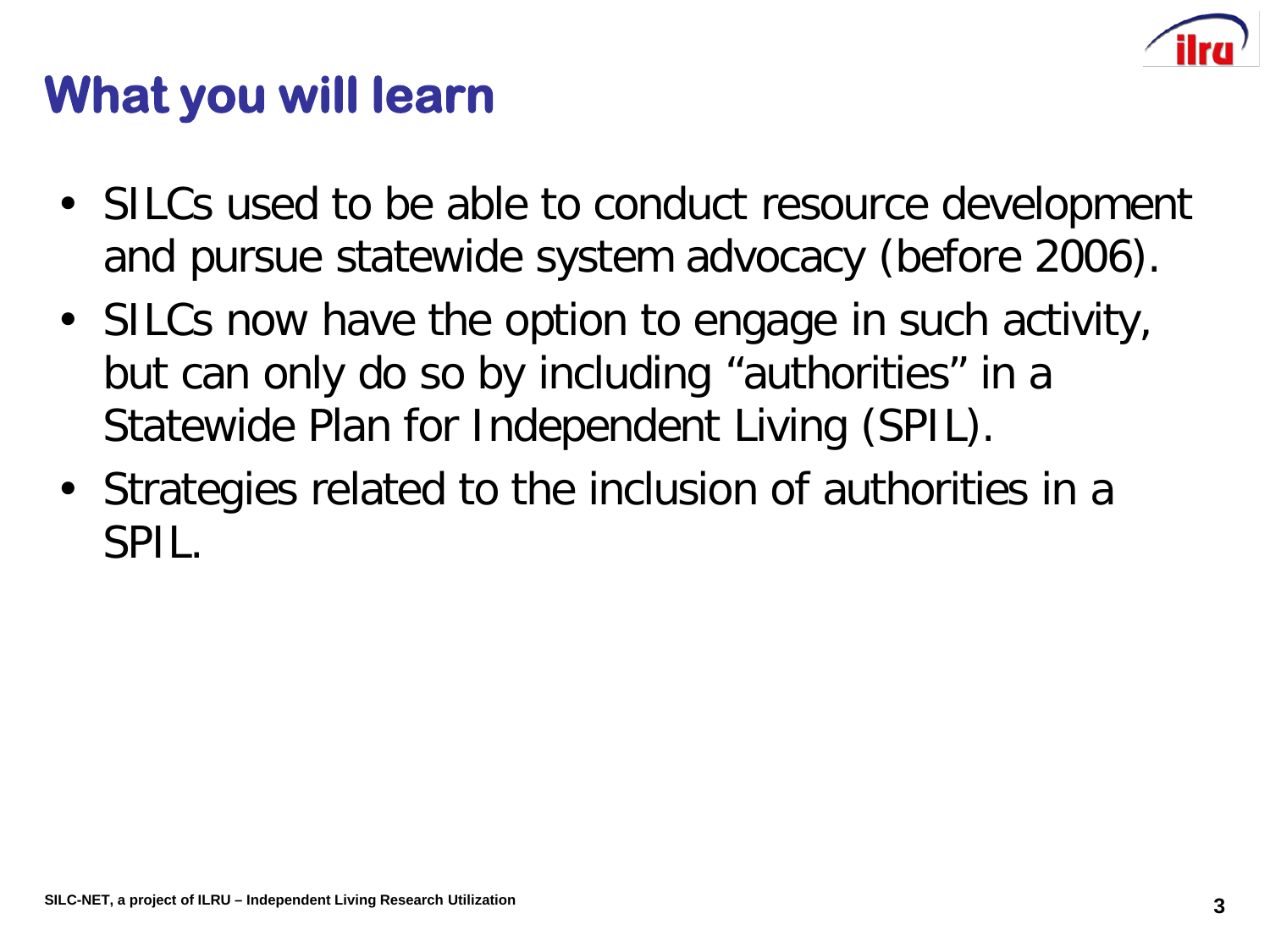

#### **Background**

- Before 2006:
	- SILCs were able to do resource development and conduct statewide systems advocacy.
- New York SILC examples:
	- Resource Development:
		- \$40,000 over two years to act as the court appointed monitor in Galusha v. DEC Federal consent decree (2001).
		- \$60,000 IL-NET grant to provide training and technical assistance to CILs and SILCs in Regions I & II (2003).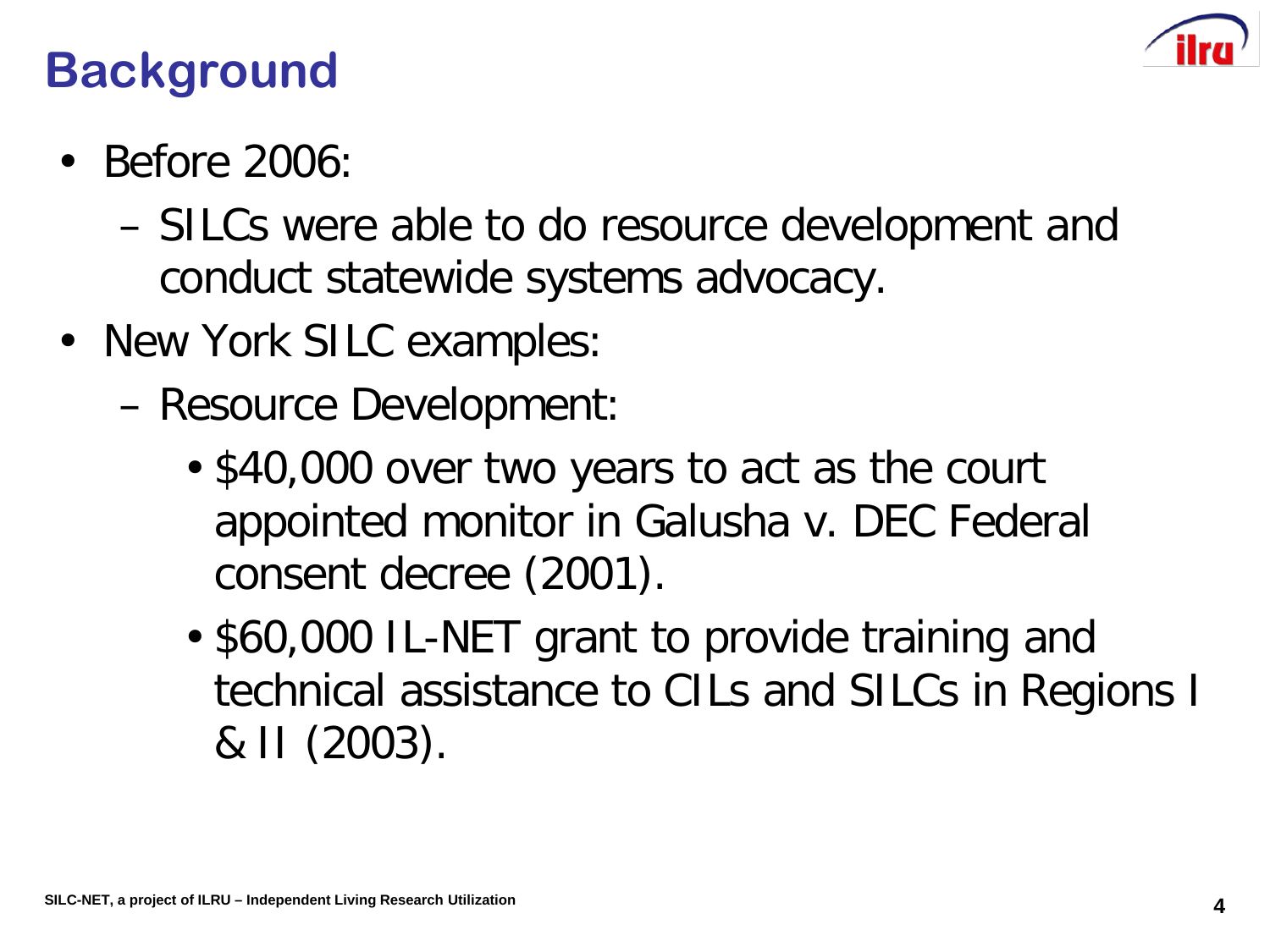

#### **Background, cont'd.**

- Statewide Systems Advocacy:
	- NYSILC helped to create and run the Statewide Systems Advocacy Network (SSAN) on a volunteer basis 1999-2001, funded 2002-2005.
		- Accomplishments with IL network and stakeholders:
			- » Two increases to the state IL appropriation (1999 and 2000).
			- » Taking lead with NYLPI to get State Attorney General Spitzer to sign on to the Minnesota briefs for the Garrett (2000) and Lane (2003) U.S. Supreme Court cases.

»Reversal of a NYS Code Council decision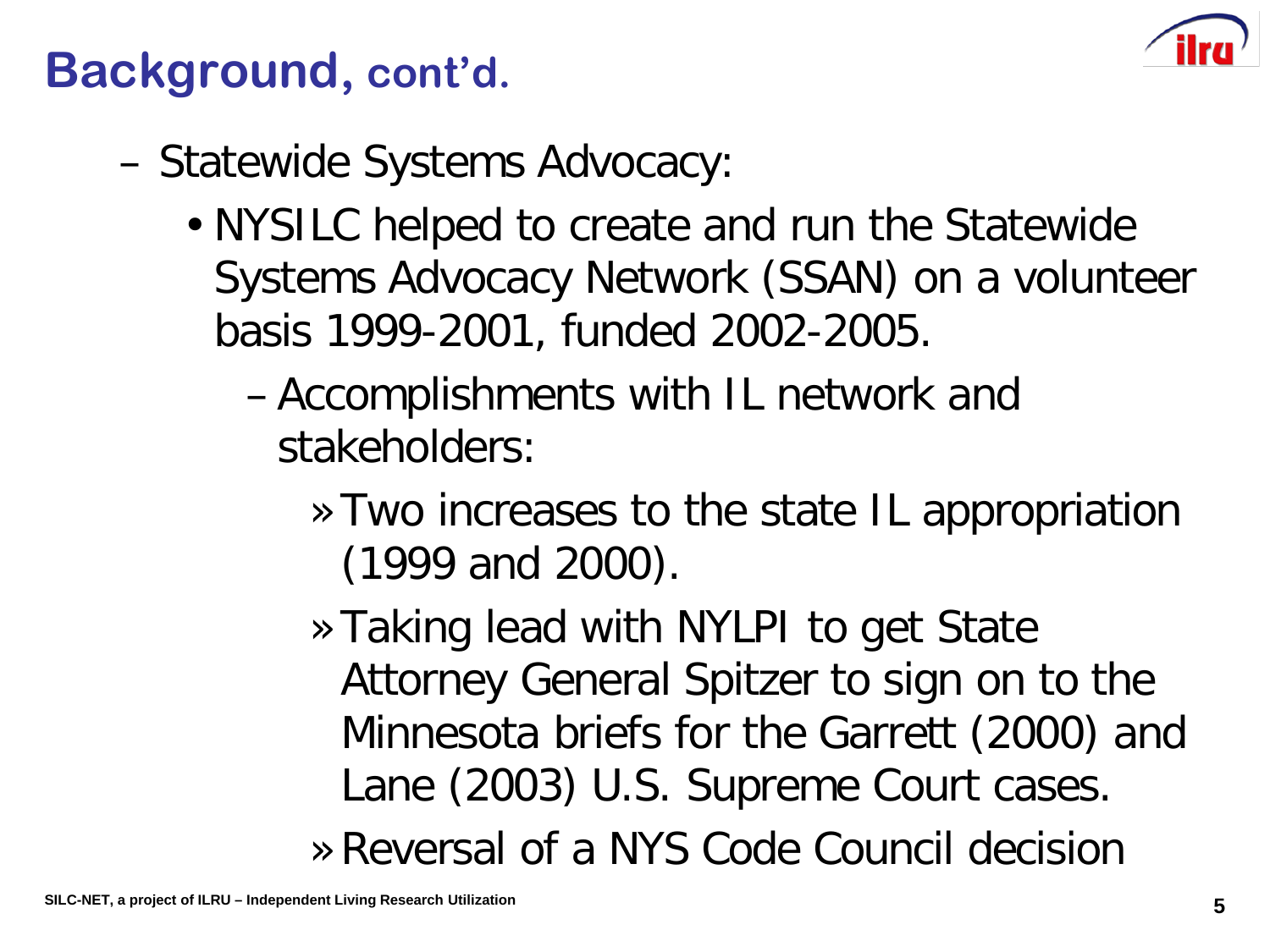

#### **Background, cont'd. 2**

calling for 100% adaptability in the construction of new apartments (2001).

- » Passage of a State Medicaid Buy-In program (2002).
- » Passage of a State Most-Integrated Setting law/coordinating council (2002).
- »NYSILC Article 78 lawsuit against the NYS Board of Elections in State Supreme Court, awarding NYSILC an appointment to the HAVA Task Force (2005).
- »USDOJ lawsuit of NYS for HAVA violations. NYSILC submits evidence and secures affidavits from peer advocates.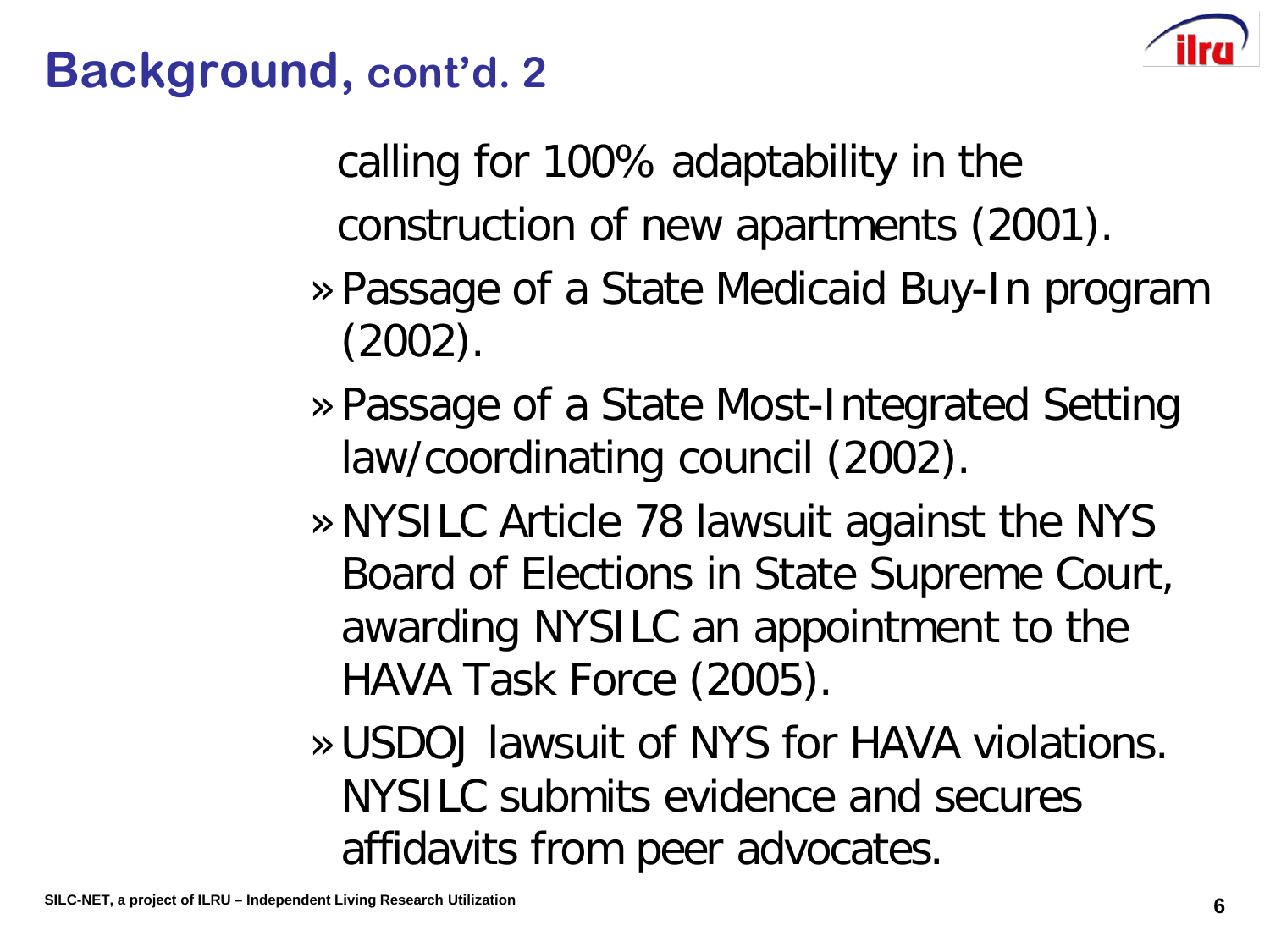

#### **Background, cont'd. 3**

- At the 2006 SILC Congress in New Orleans, an RSA interpretation ended these activities.
	- SILCs could no longer develop funds using their Federal resources and could not lead statewide systems advocacy efforts.
	- The New York SILC transitioned coordination of the SSAN in the next SPIL. The New York Association on Independent Living (NYAIL), the state association, became the coordinator of the advocacy network.
- It would take an Act of Congress to change the law and correct the situation for SILCs.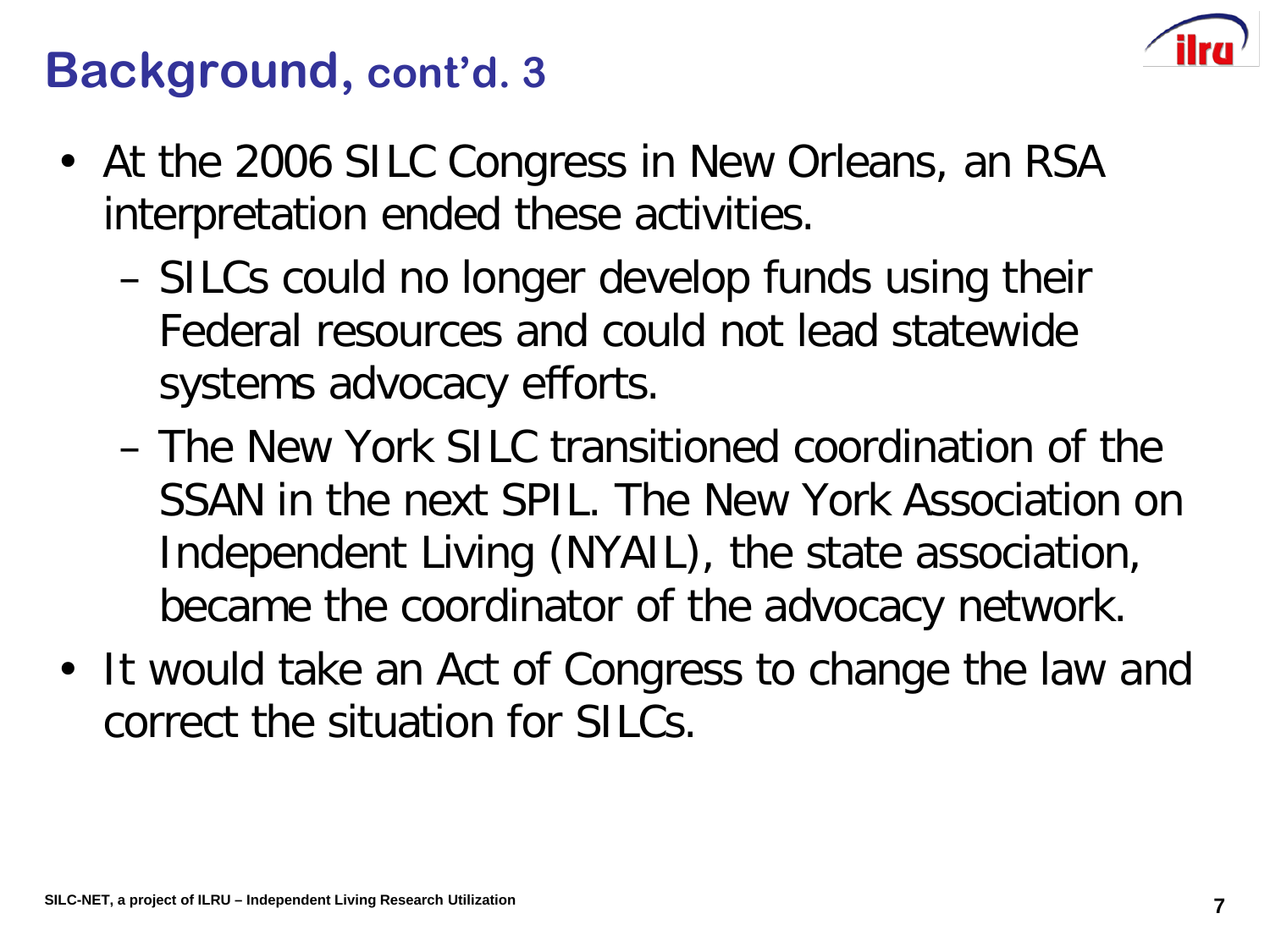

### **Legal Authority**

- The Workforce Innovation and Opportunity Act (WIOA) of 2015 amended several Federal disability laws including the Rehabilitation Act.
- Specifically:
	- Under Section 705, SILC, (c) Functions:
		- (2) **Authorities**. The Council may, consistent with the State plan described in section 704, unless prohibited by State law –
			- (A) in order to **improve services** provided to individuals with disabilities, work with centers for independent living to coordinate services with public and private entities;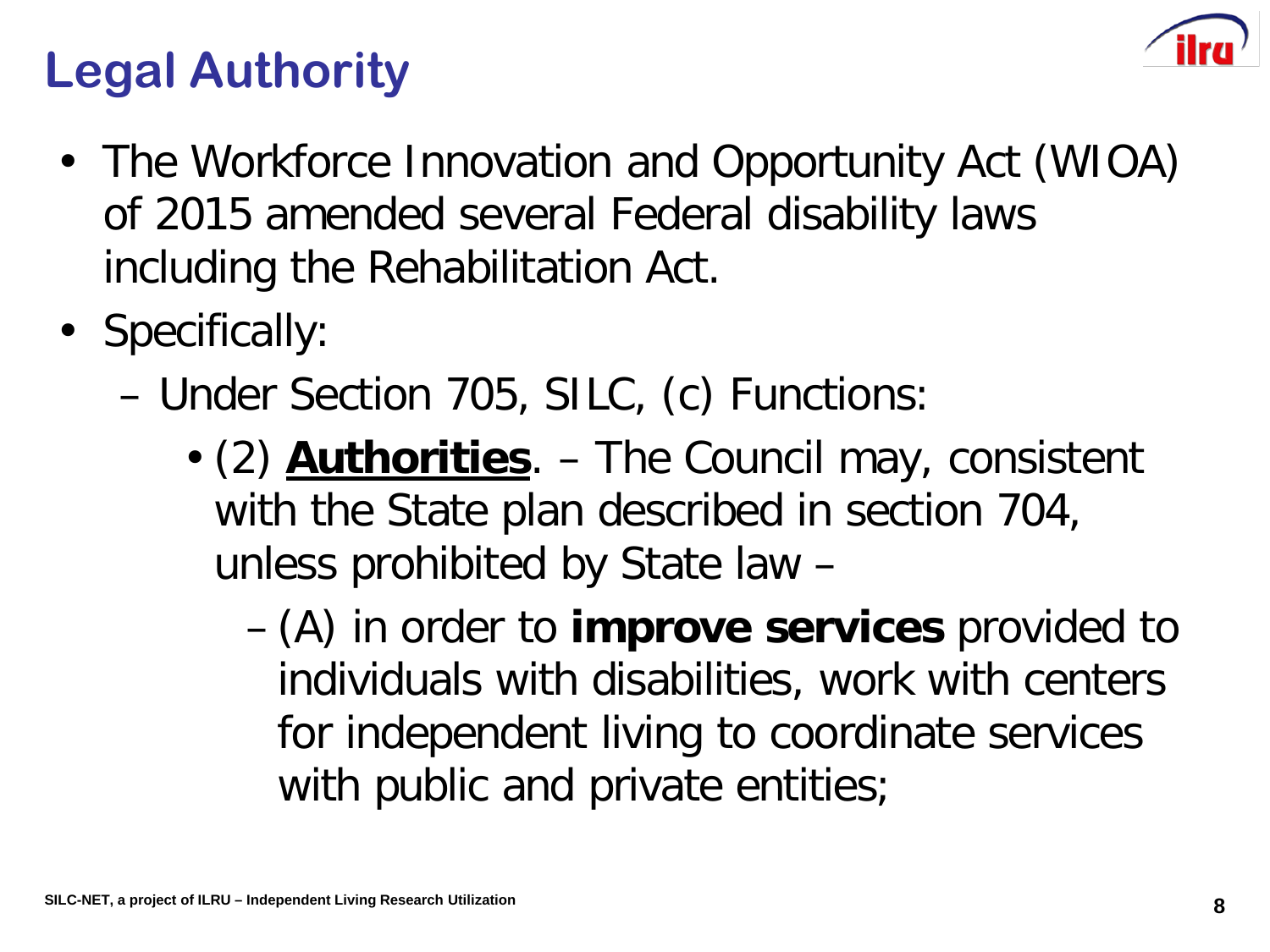

#### **Legal Authority, cont'd.**

- (B) conduct **resource development** activities to support the activities described in this subsection or to support the provision of independent living services by centers for independent living; and
- (C) perform such **other functions**, consistent with the purpose of this chapter and comparable to other functions described in this subsection, as the Council determines to be appropriate.
- (3) **Limitation**. The Council shall not provide independent living services directly to individuals with significant disabilities or manage such services.

**SILC-NET, a project of ILRU – Independent Living Research Utilization**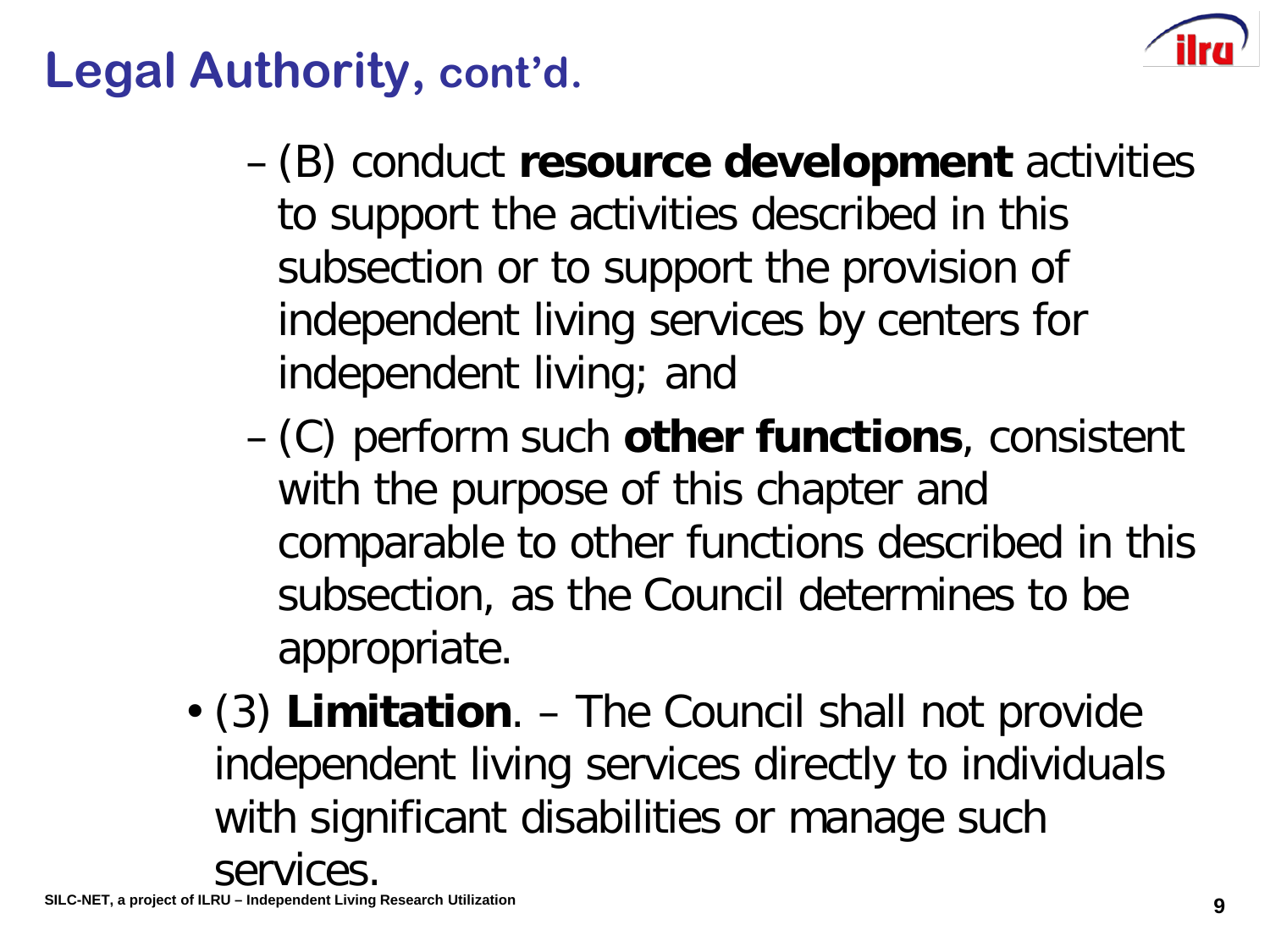

#### **How to Include Authorities in a SPIL**

- Process:
	- The only thing that a SILC must do if they are going to engage in one of the activities identified in the authorities is to include how they will be addressed in an approved SPIL.
		- Choice of which authority (all or none) is up to each SILC. However, if a SILC selects none, then they cannot engage in the identified activities.
		- There is no guidance for where to include reference to authorities in a SPIL.
			- One choice is to include authorities in Section 1.2A, SPIL objectives, related to the SILC's objective, connecting them to outcomes.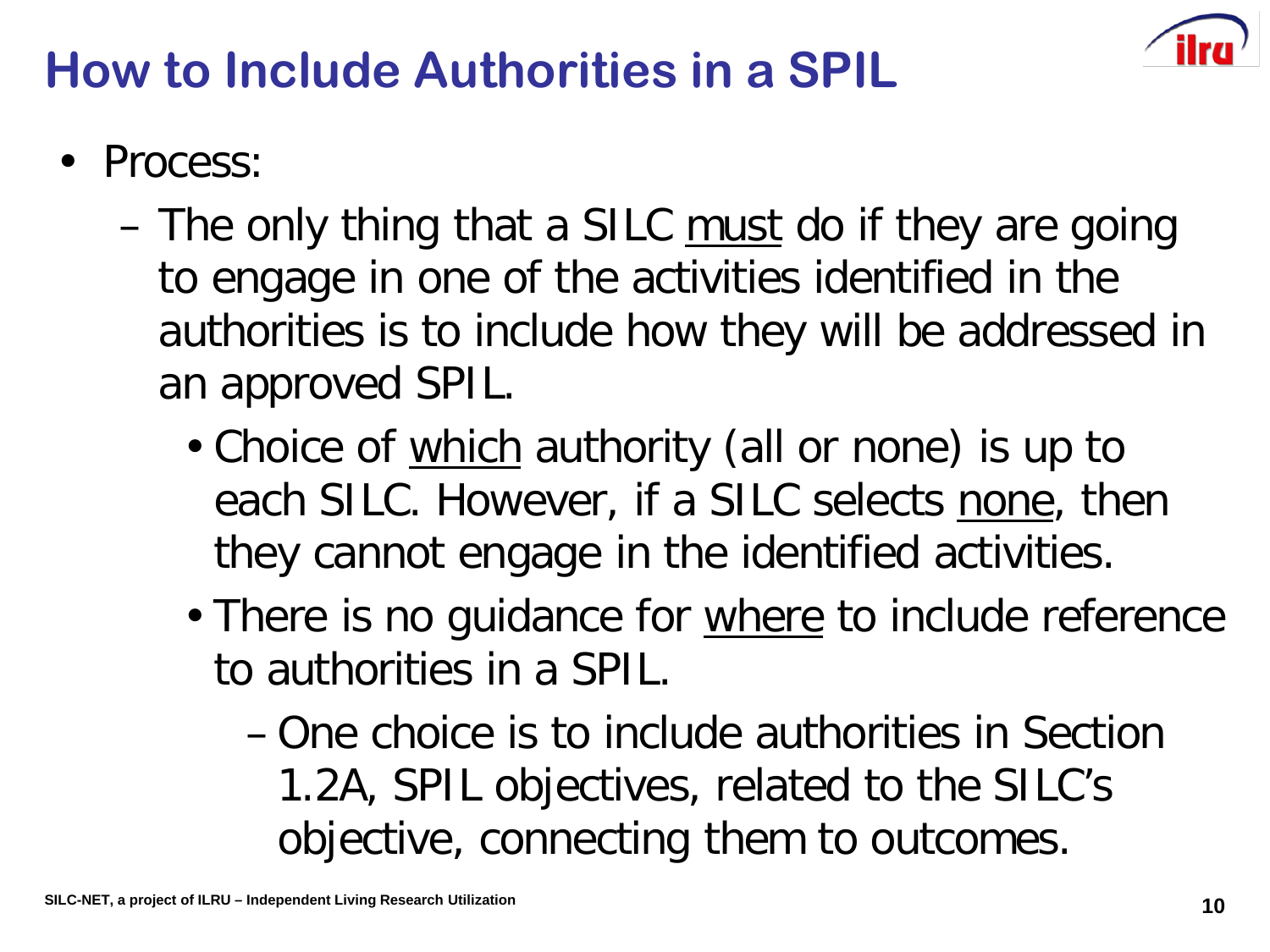

- Another option is to include authorities in Section 5.1A, SILC resource plan, and weave discussion of how resources are required for the expanded activities.
- There are no guidelines for how to do this.
	- Start by getting your SILC's approval to engage in any one or all of the identified authorities (A) (B) (C) and make sure they understand the limitation.
		- » This can be a series of forums or a topic of discussion (facilitated discussion) at a full council meeting. Reach a consensus.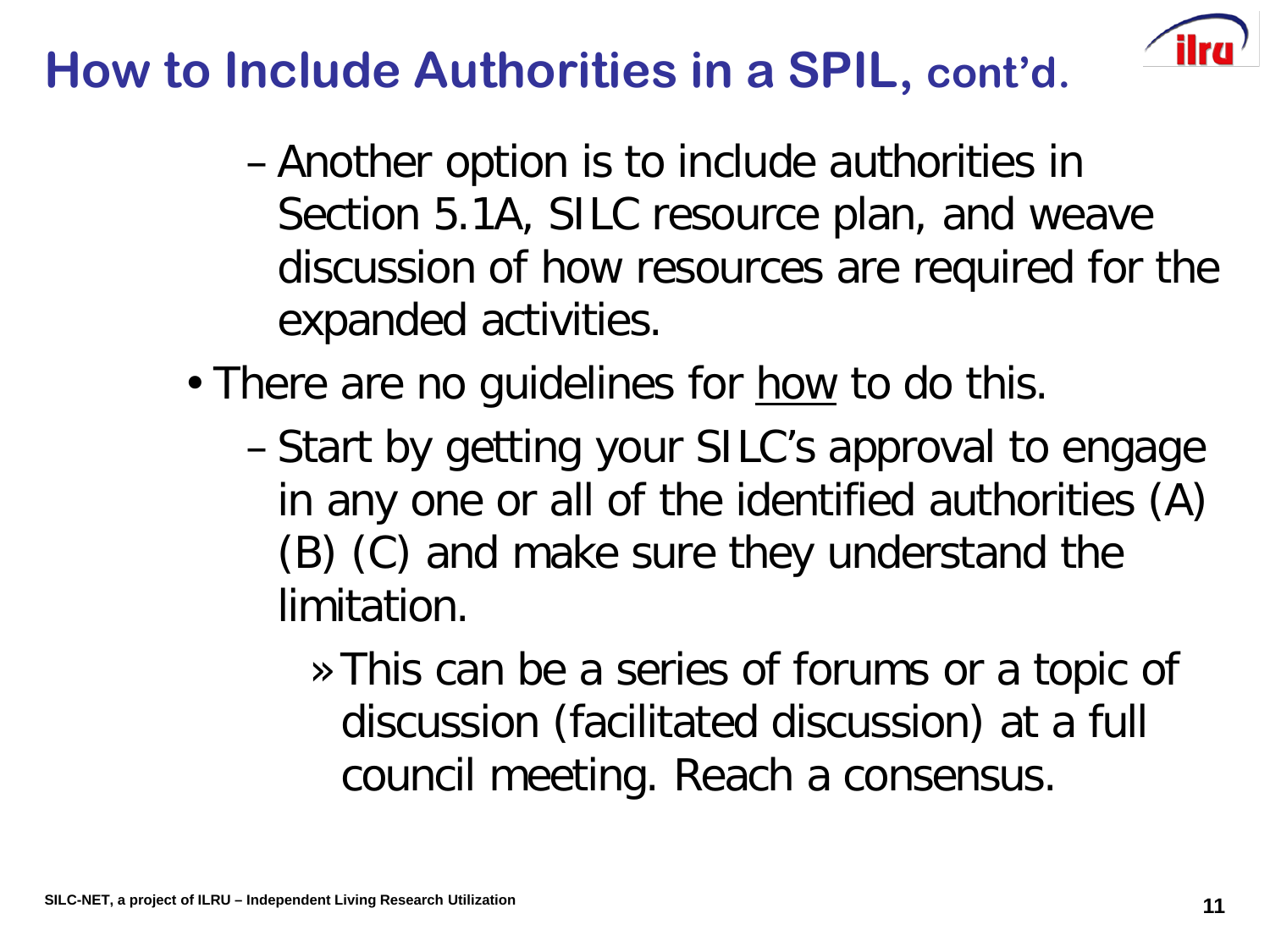- One way a SILC can address the identified SILC authorities and stay informed is through a committee process.
- For each authority that the SILC agrees to engage in, identify the committee(s) that would be involved with the topic.
- For each authority, develop a protocol of how the SILC office will engage in the activity connected to the relevant committee(s).
- Insert the protocol(s) into the relevant SPIL section narrative.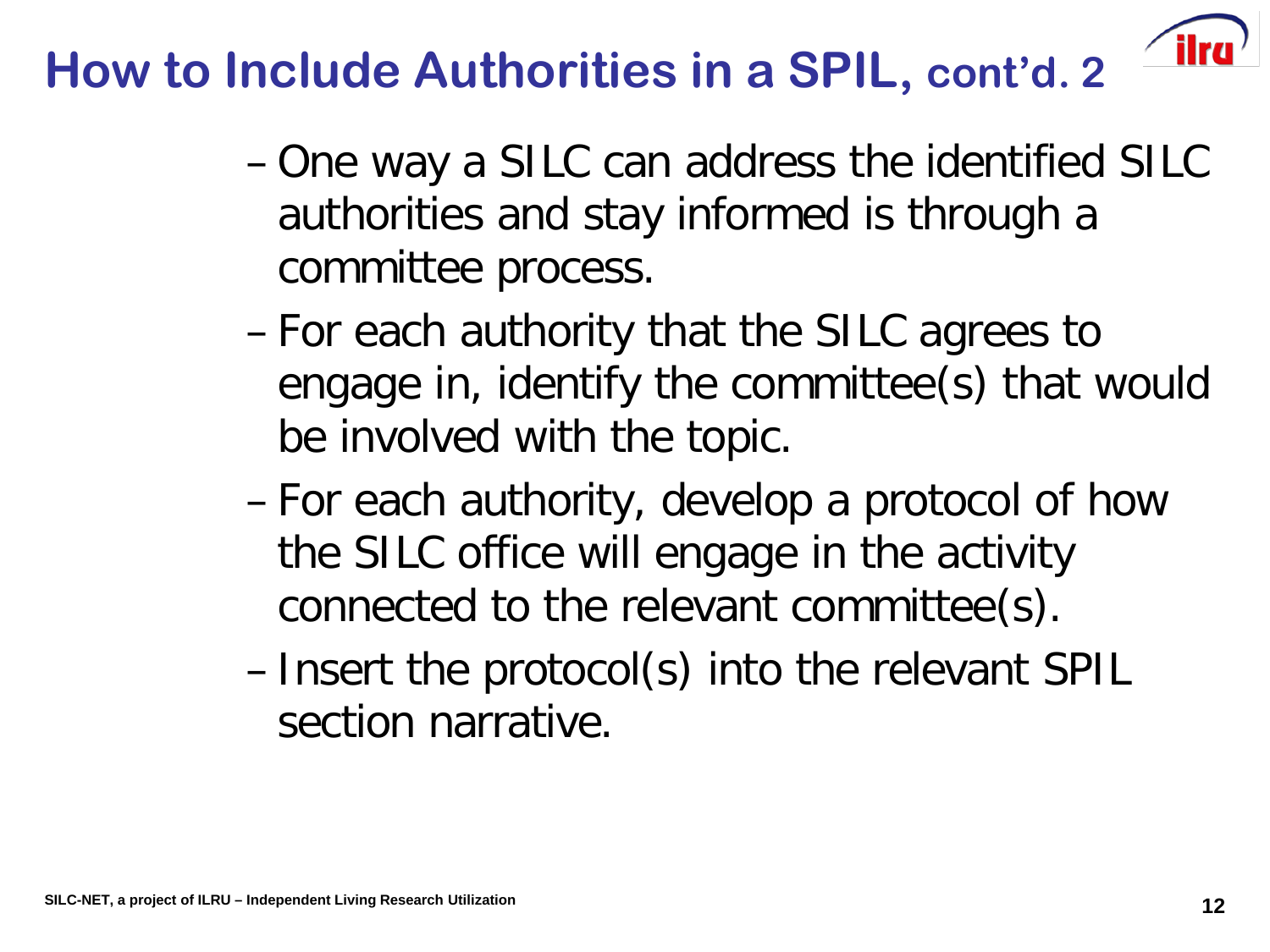• Example:

## – **Section 5.1A SILC resource plan narrative.**

- The council plans to conduct the following discretionary activities, or authorities, as authorized and described in the approved State Plan, § 1329.16.
	- **Authority (B)** conduct resource development activities to support activities described in the approved SPIL and/or to support the provision of independent living services by Centers for Independent Living.
		- > The council will charge the Development Committee with the responsibility to create a resource development plan;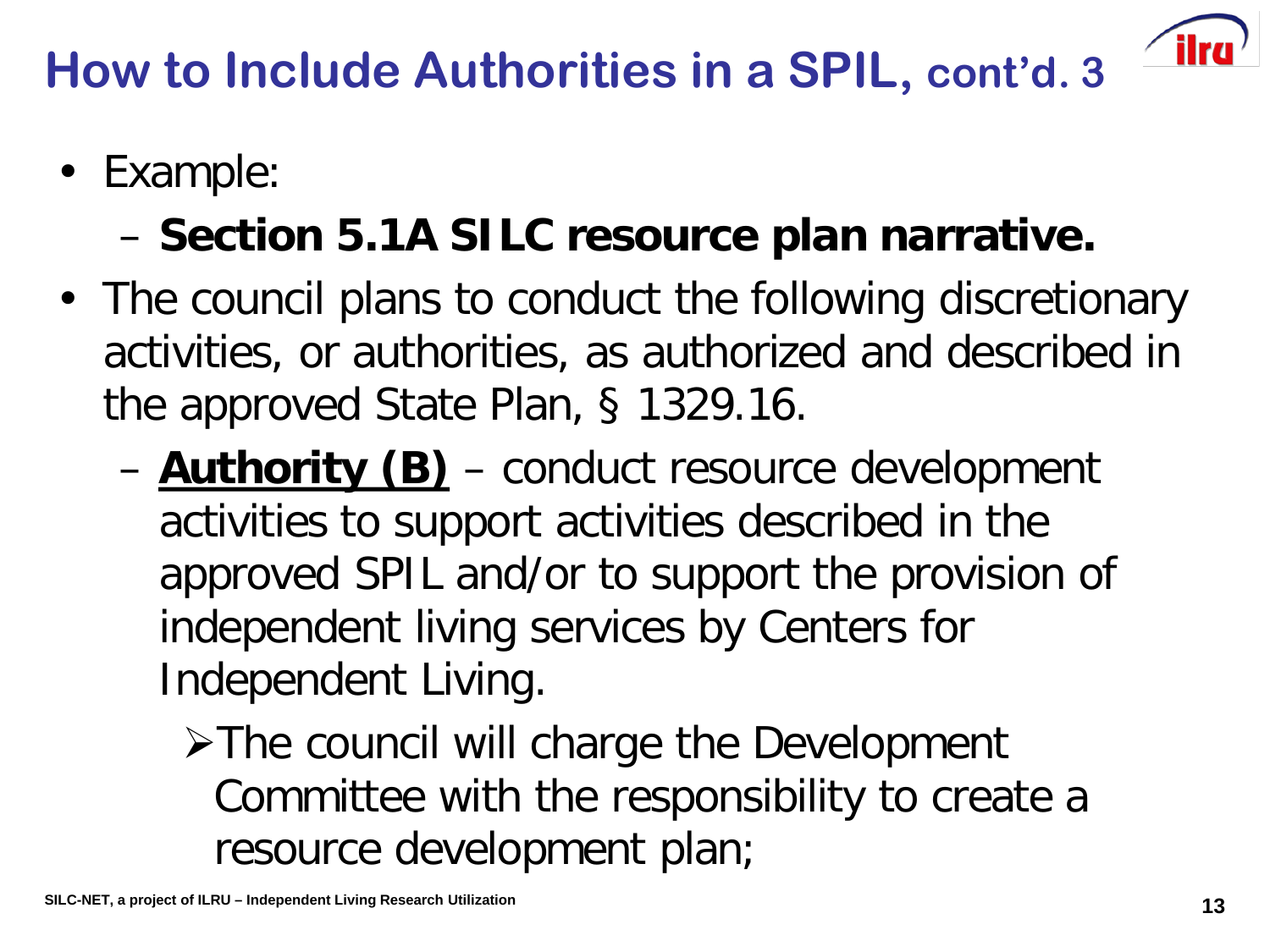

- **≻The Executive Director will carry out the plan and** leverage the talent available to realize goals;
- **≻The Finance Committee will oversee budget** activity and address fiscal implications related to resource development;
- The Executive Committee and full council will oversee and monitor the progress made by the Executive Director and Development Committee; and
- When relevant to the resource development plan and goals, another authority may be exercised:
- **SILC-NET, a project of ILRU – Independent Living Research Utilization** – **Authority (A)** - Centers for Independent Living will coordinate with public and private entities to improve services provided to individuals with disabilities.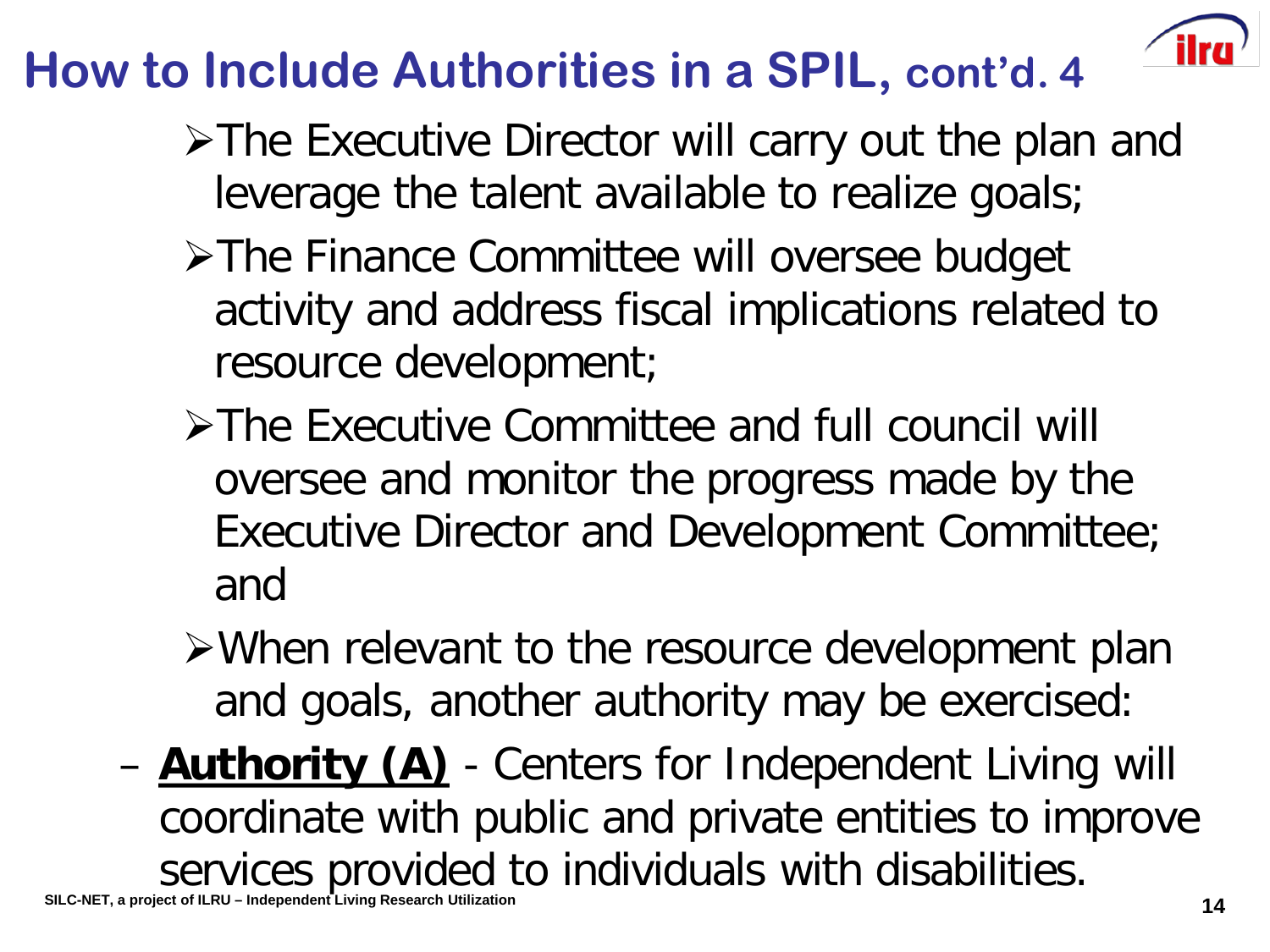- **Authority (C)** consistent with the purpose of this Chapter, comparable to other functions described in section 705(c) of the Act, the council determines to be appropriate as authorized in the approved SPIL the following two activities:
	- Statewide Systems Advocacy
	- Consistent with the "purpose" of Title VII of the Rehabilitation Act as amended, the council will utilize the following protocol to identify, discuss, and address priority issues faced by New Yorkers with disabilities, and will engage in statewide systems advocacy: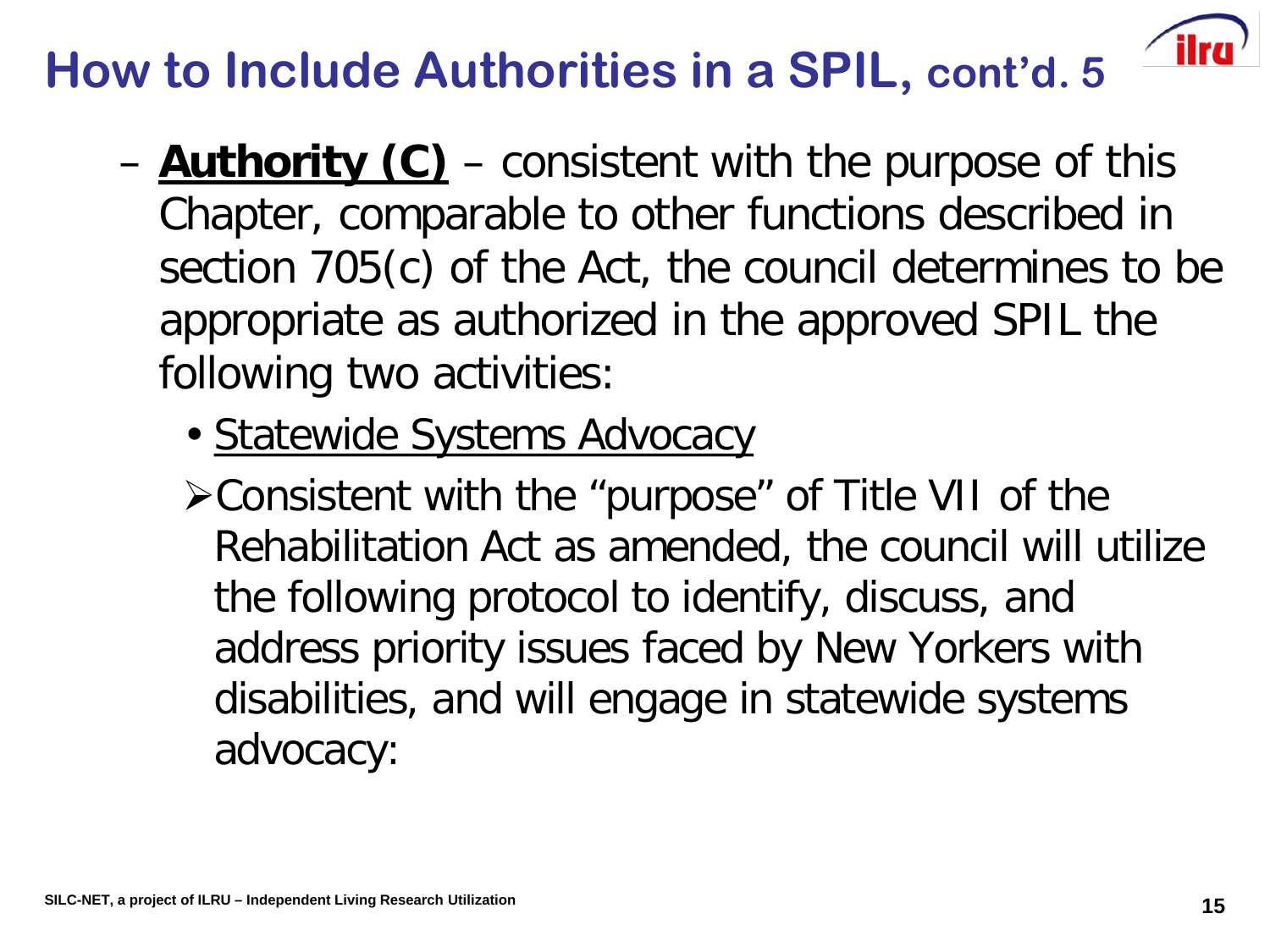- The council will charge the Public Policy Committee with the responsibility of developing a statewide systems advocacy strategy.
- **≻The Public Policy Committee will develop and** disseminate an agenda based on priorities from the statewide needs assessment. It will be a three-year agenda that will be adjusted annually.
- $\triangleright$  Based on time and the priority of issues, the committee will make recommendations to the full council (Executive Committee in between council meetings) regarding which issue or issues to potentially respond to in a given year. The council/Executive Committee will review the recommendations and potential actions.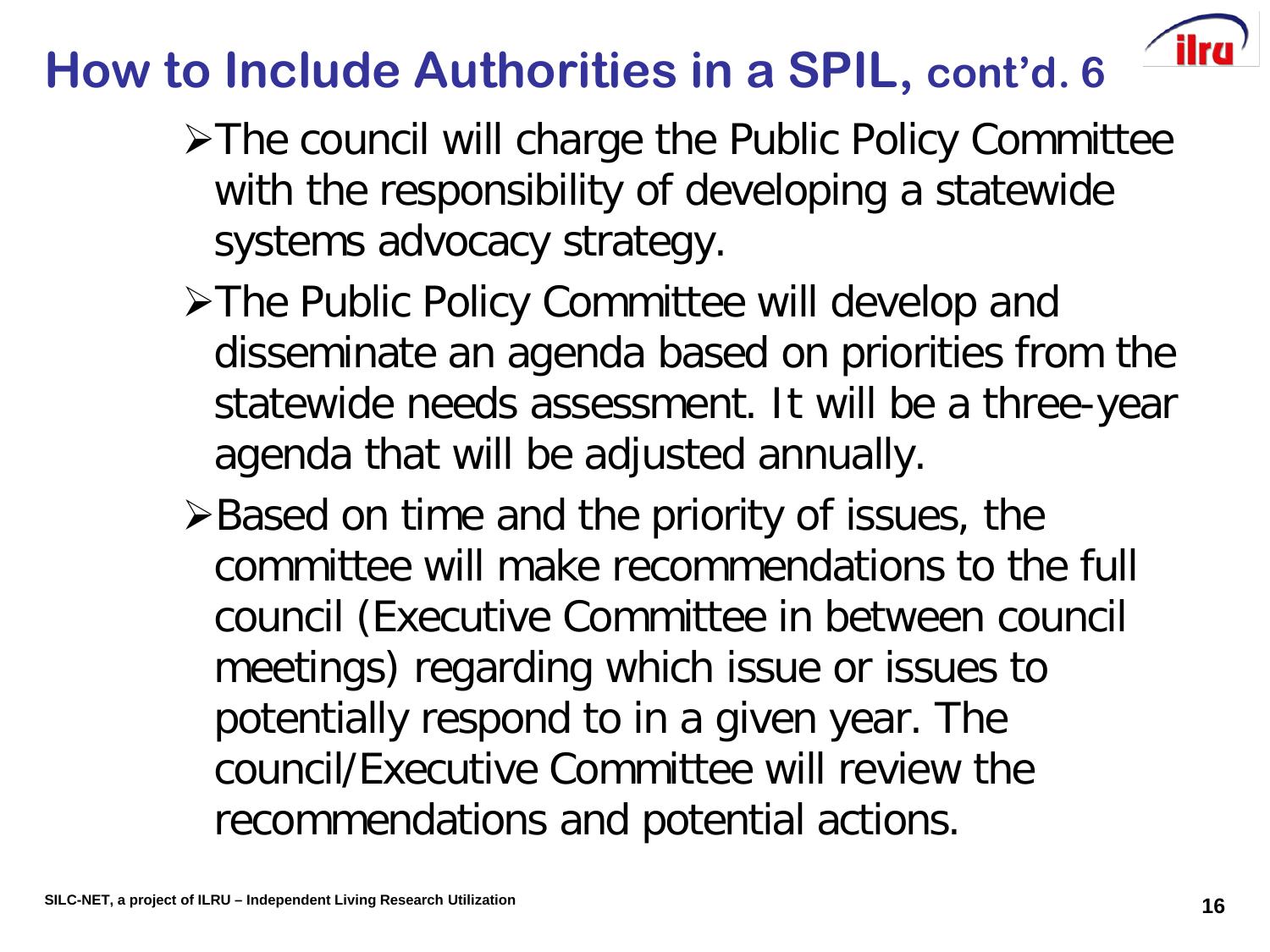- $\triangleright$  Action may include but not be limited to: writing correspondence; issuing reports; promoting education and media opportunities; and coordinating collaborative efforts with the New York Association on Independent Living (NYAIL), the Statewide Systems Advocacy Network (SSAN), and other disability stakeholders.
	- Documentation of activities and actions will be kept via the committee's minutes, letters and /or documents created, and be noted in the "partner/collaboration" sections of both the quarterly contract and Annual 704 Reports. Significant achievements will be noted.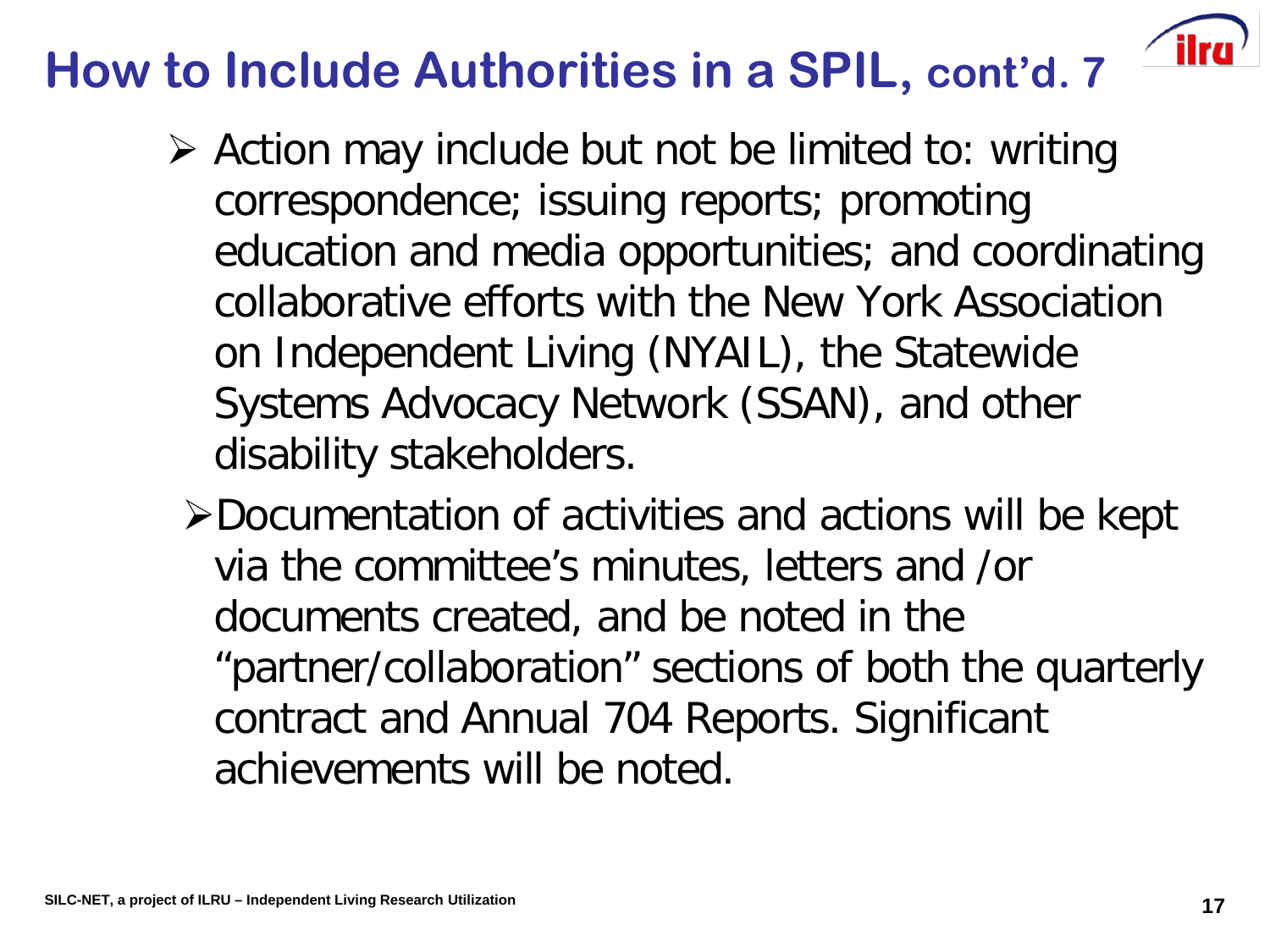- Leadership Development
- Consistent with the purpose of Title VII of the Rehabilitation Act as amended, the council will utilize the following process to support leadership development for New Yorkers with disabilities:
- > The council will charge the Outreach Subcommittee with the responsibility of posting, soliciting, and reviewing applications for Pat Figueroa Sponsorships of youth and young adults (age 18-28) with disabilities in New York to receive reimbursements of up to \$250 to attend disability leadership training experiences.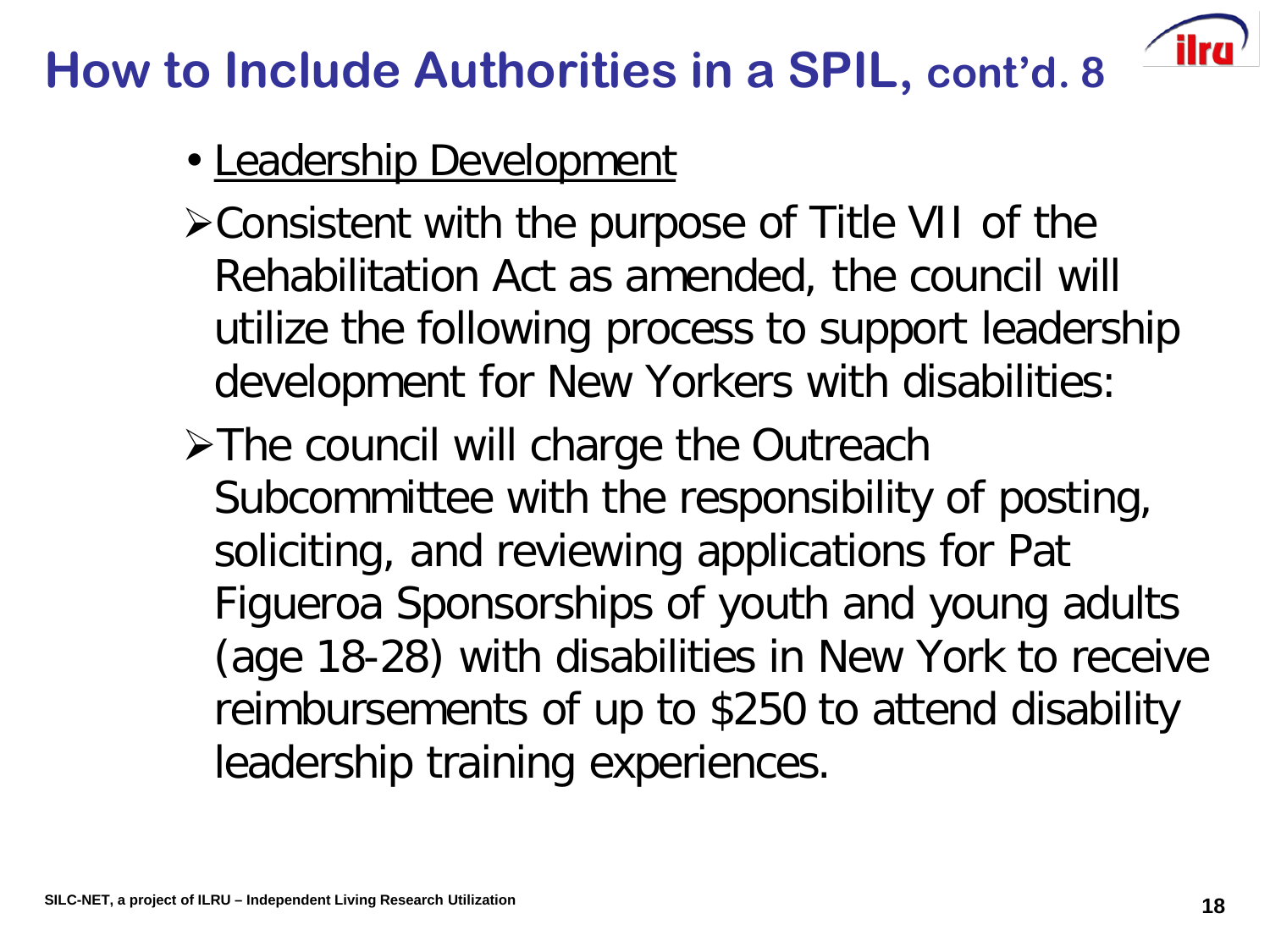- Decisions will be based on cost, need, and availability. A follow up questionnaire will be provided for feedback about experiences. Recipients can indicate interest in the Youth Leadership Subcommittee and full council.
- The council will charge the Development Committee and Outreach Subcommittee to create a new Leadership Development and Civic Engagement Program (LDCEP).
- > The LDCEP will be designed as a web-based social marketing campaign for New Yorkers with disabilities. Individuals who sign up as members will have access to an interactive website. A wide variety of training materials and webinars will be available on topics ranging from leadership development, civic engagement, economic self-sufficiency, and advocacy/systems change.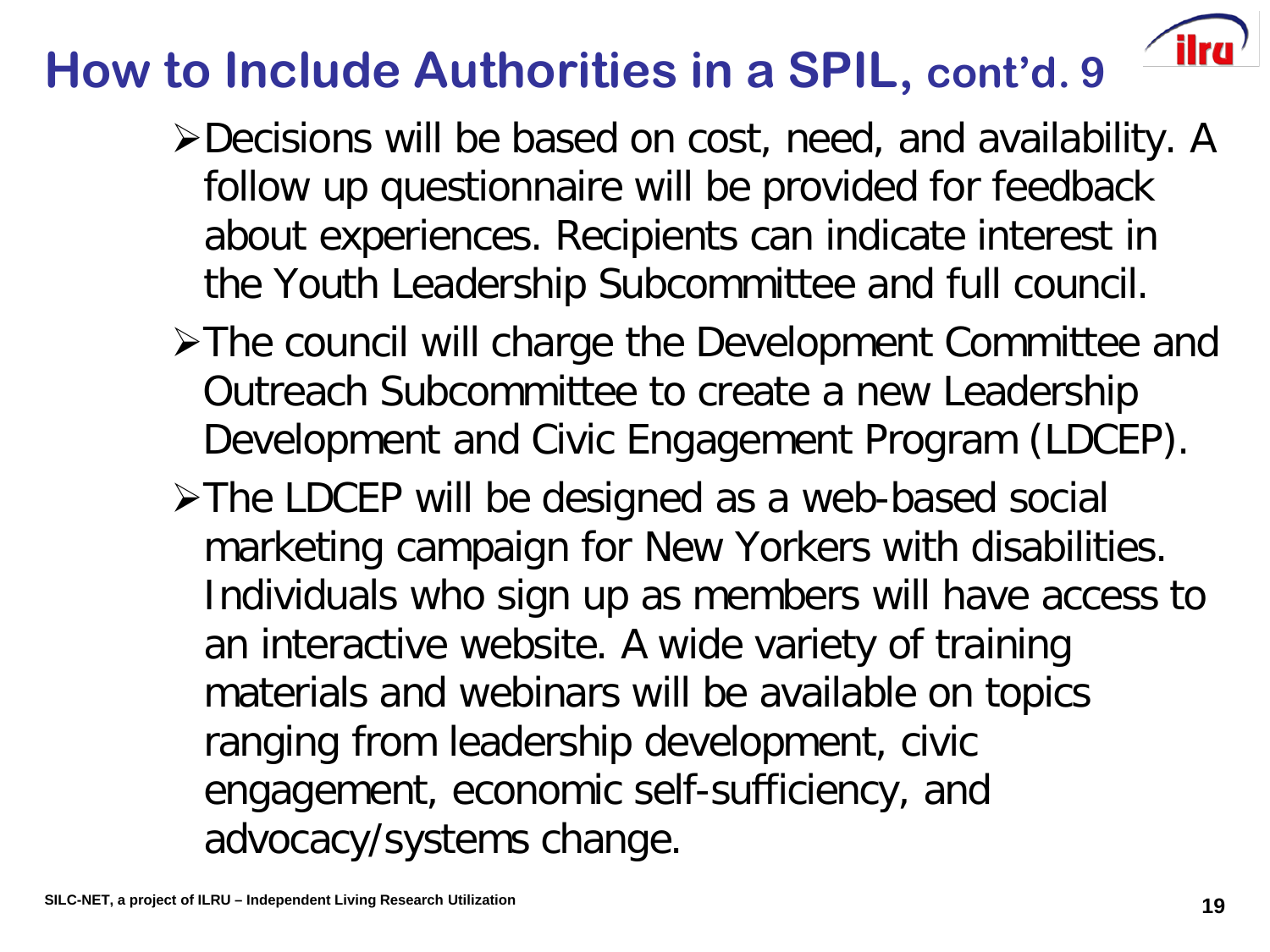- The overall goals of the LDCEP will be to cultivate a peer membership base, and facilitate knowledge and training, which will direct peers to increased independence, empowerment, and community integration, and lead toward economic self-sufficiency.
- Documentation of activities and actions will be kept via the committee's minutes, letters and/or documents created, and be noted in the quarterly contract and Annual 704 Reports. Significant achievements will be noted.
- ≻Both the Pat Figueroa Sponsorships and the LDCEP will be supported by a combination of existing, maximized resources and efforts related to another SPIL authority – resource development (B).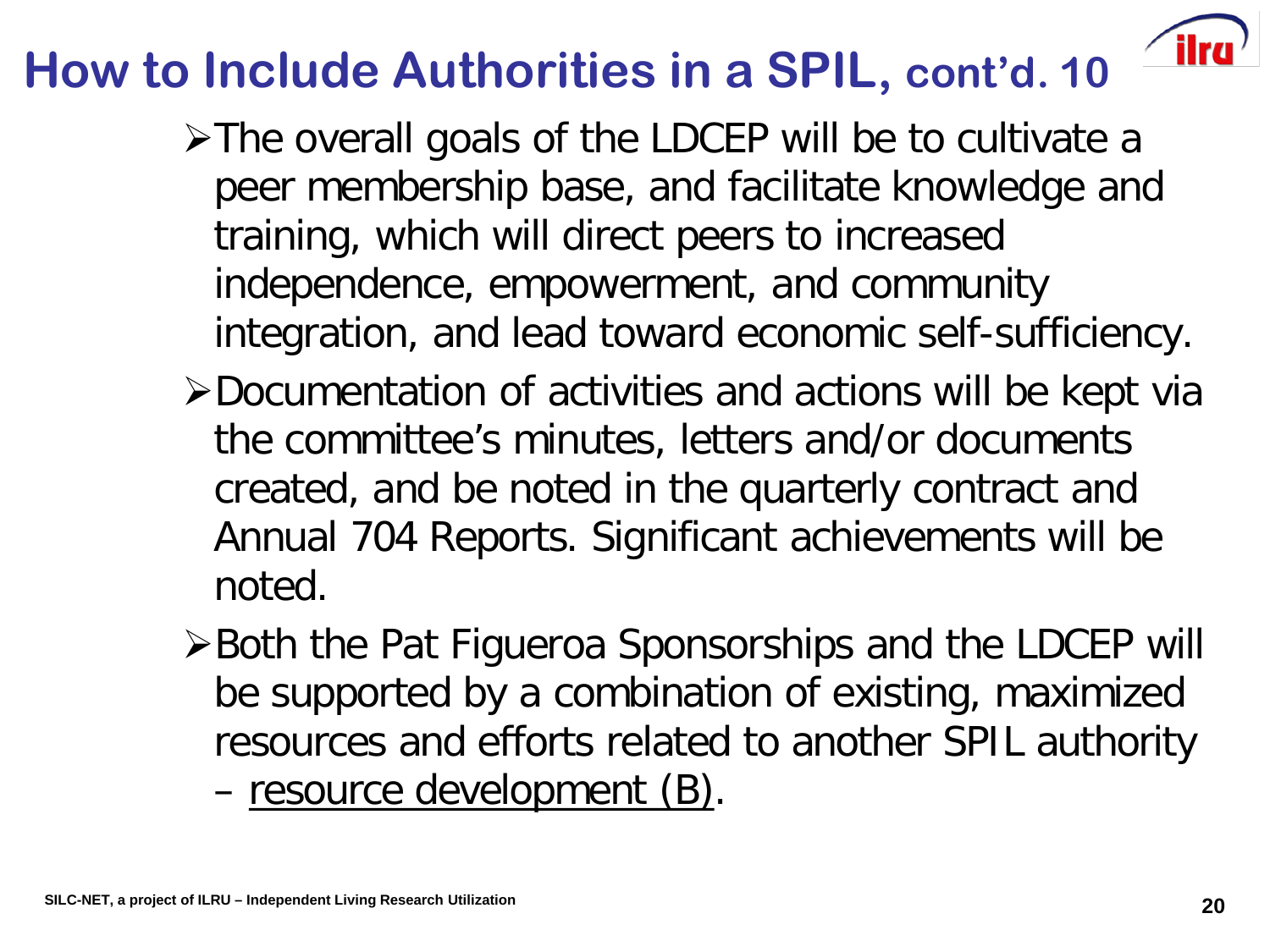## **Additional Consideration**



- If one (or more) of the authorities selected by your SILC ends up expanding council resources (i.e., cost centers, contracts), then the SILC will need to develop an **indirect cost rate**.
- You may want to contact your ACL liaison in advance to confirm your situation and need for an indirect cost rate.
- Reference the IL-NET materials about, "How to Prepare an Indirect Cost Rate Proposal" (2/3/16):
	- Learning objectives:
		- Identify the most efficient and effective way to submit an indirect cost proposal and to submit required follow-up information.
		- Prepare and submit an initial indirect cost rate proposal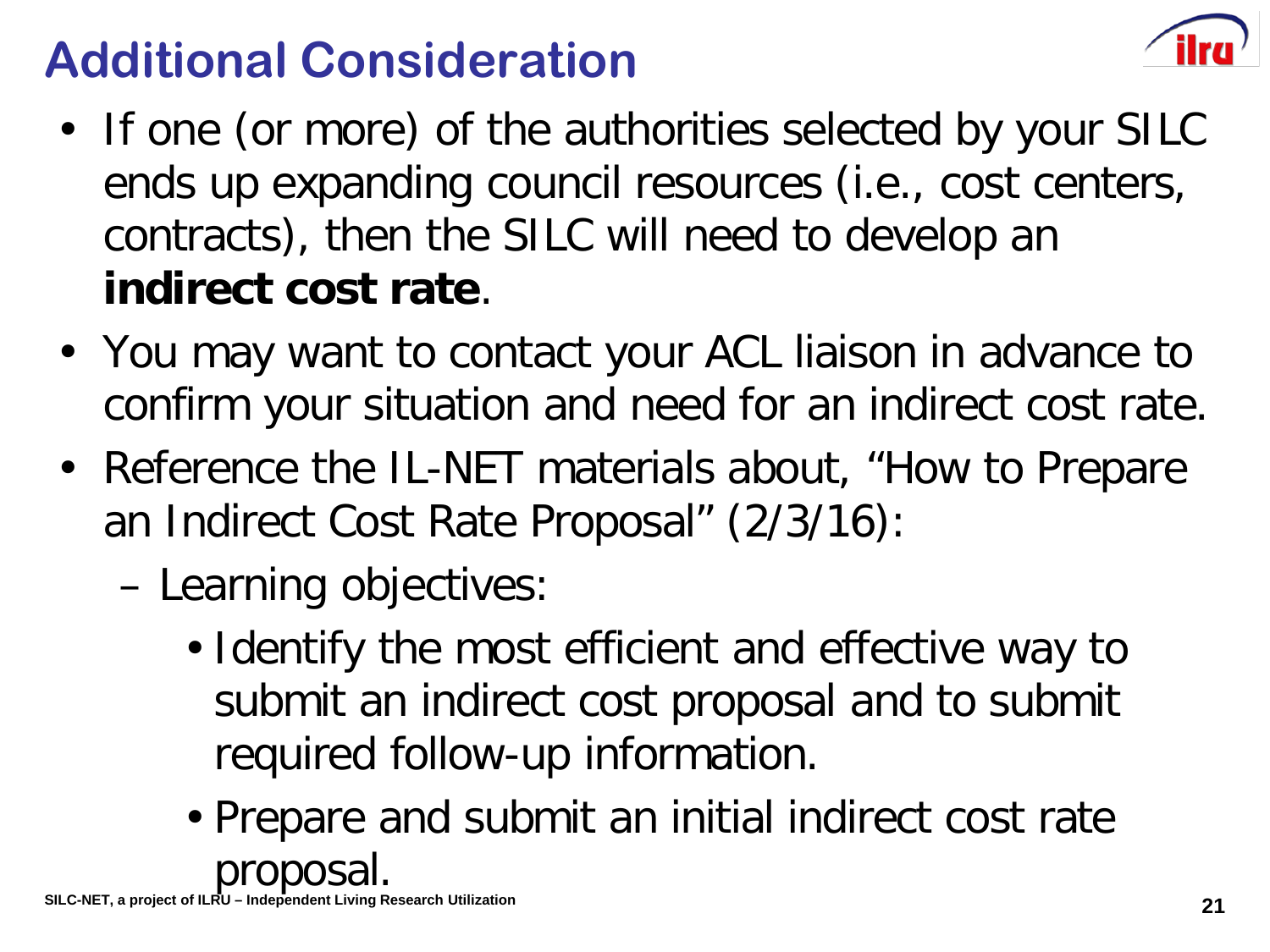#### **Additional Consideration, cont'd.**

- Resources and Transcript:
	- View the training (1:51:26)
		- http://ilru.mediasite.com/mediasite/Play/b60eb3 38f8884a85a8cfe5a3e44b73771d
	- $\bullet$  PPT:
		- http://www.ilru.org/sites/default/files/training/w ebcasts/handouts/2016/020316\_CIL-NET/020316\_presentation.pdf
	- Transcript:
		- http://www.ilru.org/sites/default/files/training/w ebcasts/handouts/2016/020316\_CIL-NET/020316\_Transcript.docx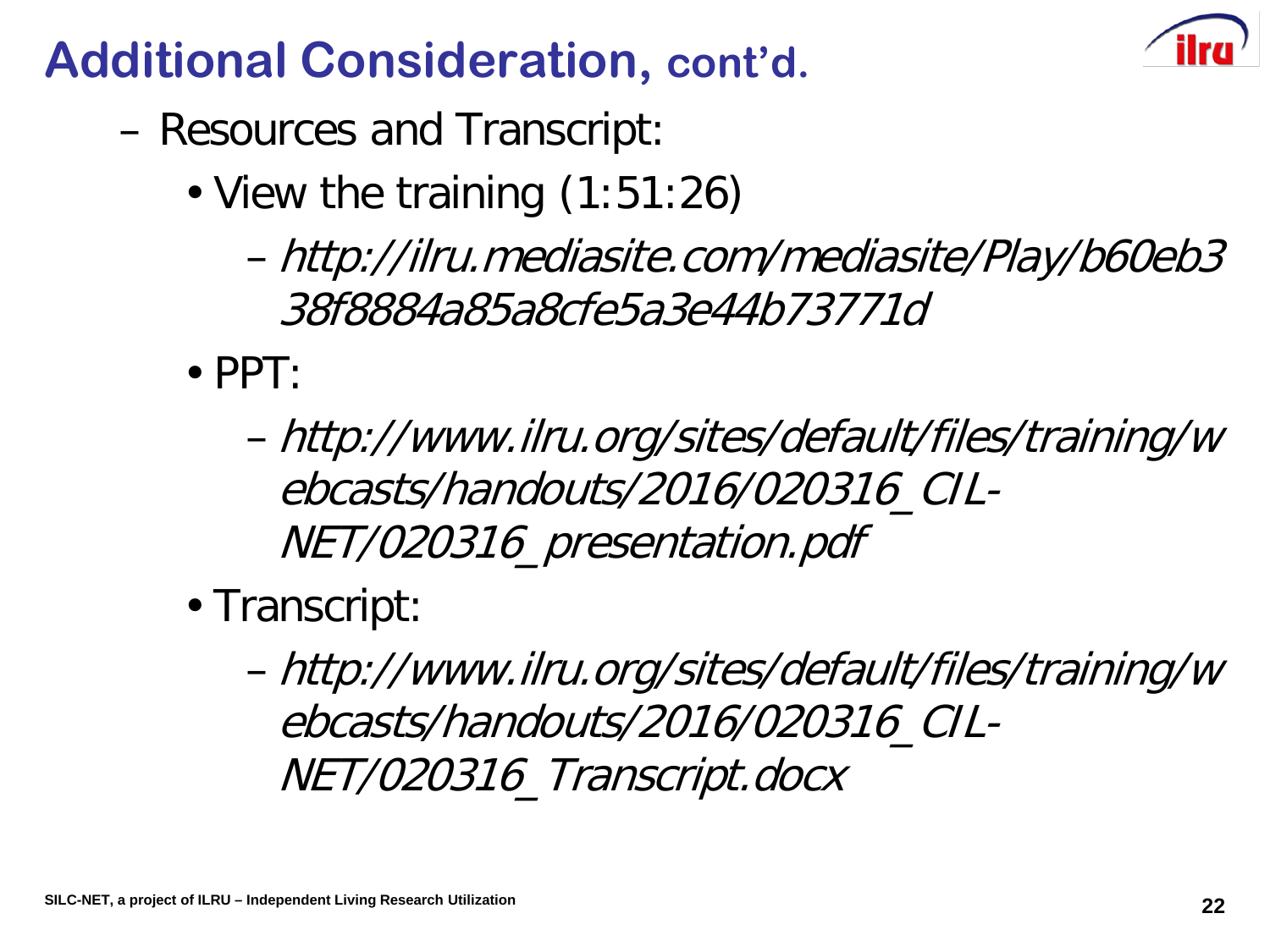

## **Contact Information**

• Brad Williams – bradw@nysilc.org New York SILC 111 Washington Avenue, Suite 101 Albany, NY 12210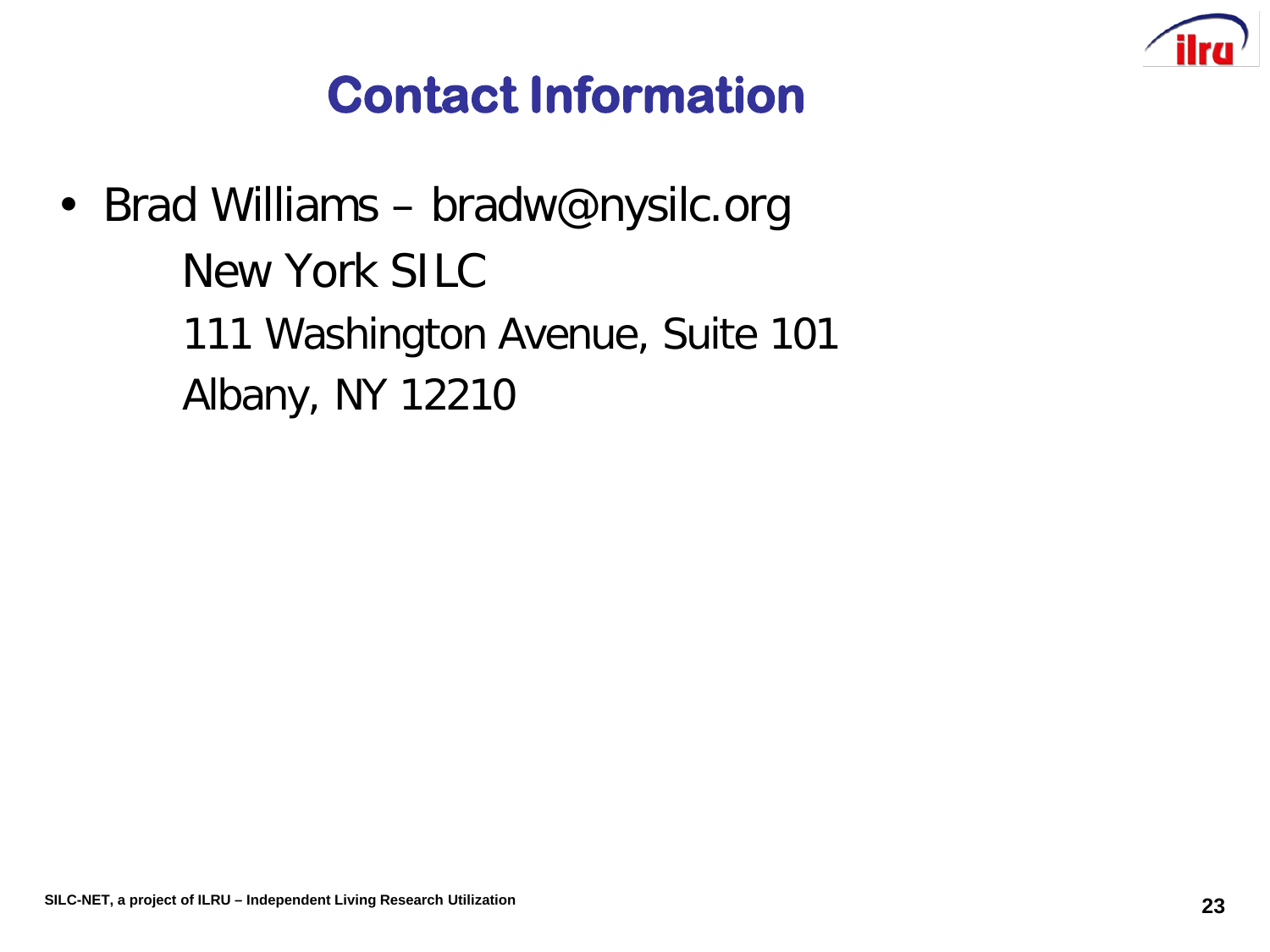

#### **Evaluation**

Please click the link below to complete an evaluation of this program:

[http://www.surveygizmo.com/s3/2960473/SILC-NET-On-](http://www.surveygizmo.com/s3/2960473/SILC-NET-On-Demand-Webinar-SILC-Authorities)Demand-Webinar-SILC-Authorities